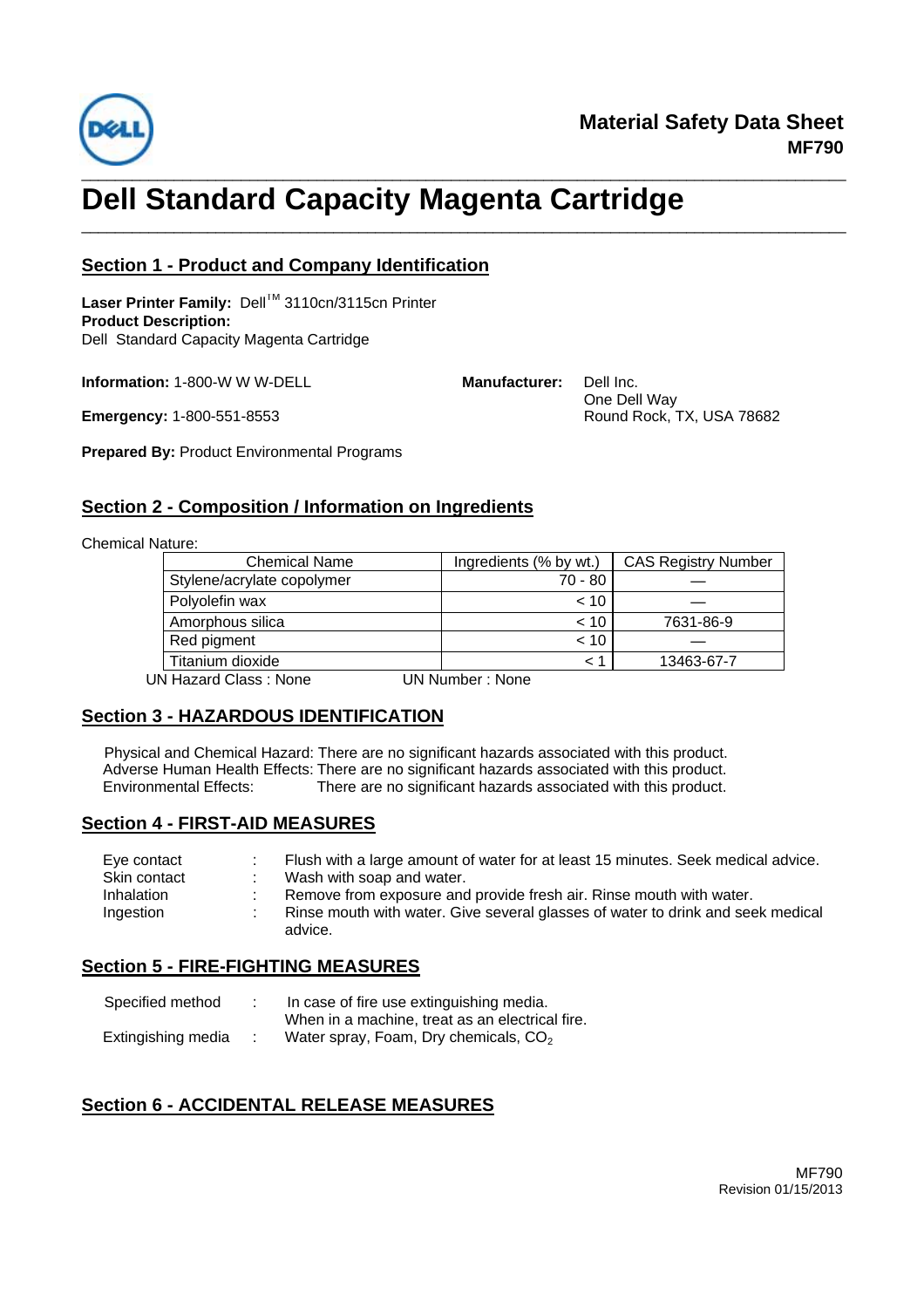

# **Material Safety Data Sheet MF790**

Shut off ignition sources. For small spills, sweep up or soak up with damp cloth. For large spills, wear proper protective equipment and collect them in closed container. Dispose off in accordance with federal, state and local regulations.

#### **Section 7 - HANDLING AND STORAGE**

Handling : Do not incinerate toner or a toner cartridge. Do not dissemble a cartridge.

Storage : Keep in cool, dry and well-ventilated area. Keep out of reach of children.

### **Section 8 - EXPOSURE CONTROL /PERSONAL PROTECTION**

| <b>Control Parameter</b><br>ACGIH TLV (2012) |  | 10 mg/m $3$<br>(Total)                                                           |
|----------------------------------------------|--|----------------------------------------------------------------------------------|
|                                              |  | 3 mg/m $3$<br>(Respirable)                                                       |
| <b>Precautionary Mesured</b>                 |  | None required when used as intended in Dell equipment.                           |
|                                              |  | For use other than normal customer operating procedures(such as in               |
|                                              |  | bulk toner processing facilities), local exhaust ventilation may be<br>required. |
| Personal Protective Equipment:               |  | None required when used as intended in Dell equipment.                           |
|                                              |  | For use other than normal customer operating procedures (such as in              |
|                                              |  | bulk toner processing facilities), protective glove, goggles and respirators     |
|                                              |  | may be required.                                                                 |

#### **Section 9 - PHYSICAL AND CHEMICAL PROPERTIES**

| Appearance/Odor:              | Red Powder / Faint Odor |                        |                |
|-------------------------------|-------------------------|------------------------|----------------|
| Boiling Point(OC):            | Not applicable          | Vaper Pressure:        | Not applicable |
| Volatile (%):                 | Not applicable          | Softening Point:       | Not applicable |
| Specific Gravity $(H_2O=1)$ : | Not applicable          | Initial Boiling Point: | Not applicable |
| Solubility in water:          | Negligible              | Other Data:            | None           |

#### **Section 10 - STABILITY AND REACTIVITY**

| Flash Point(OC)                                    | :Not applicable                        | Auto-Ignition Temperature: Not applicable                                         |  |
|----------------------------------------------------|----------------------------------------|-----------------------------------------------------------------------------------|--|
| <b>Explosion Limit</b>                             | :Not applicable                        |                                                                                   |  |
| Flammability                                       | :Not flammable under conditions of use |                                                                                   |  |
| Spontaneous Combustibility / Reactivity with water |                                        | :None                                                                             |  |
| Self-reactivity / Explosive                        |                                        | :None                                                                             |  |
| Dust Explosive                                     | dispersed in air.                      | : Like most organic materials in powder form, it can form explosive mixtures when |  |
| <b>Stability and Reactivity : Stable</b>           |                                        |                                                                                   |  |
| <b>Other Data</b>                                  | :None                                  |                                                                                   |  |

## **Section 11 - TOXICOLOGICAL INFORMATION**

| <b>Skin Corrosive</b>                     | : Not a corrosive |                                         |                         |
|-------------------------------------------|-------------------|-----------------------------------------|-------------------------|
| Skin Irritant (rabbit)                    | : Not an irritant |                                         |                         |
| Eye Irritant (rabbit) : Not an irritant 1 |                   |                                         |                         |
| Skin Sensitization (guinea-pig)           |                   | : Not a sensitizer                      |                         |
| <b>Acute Toxicity</b>                     |                   | Swallowed LD50 (rat) $:$ > 5000 mg/kg 1 | (practically non-toxic) |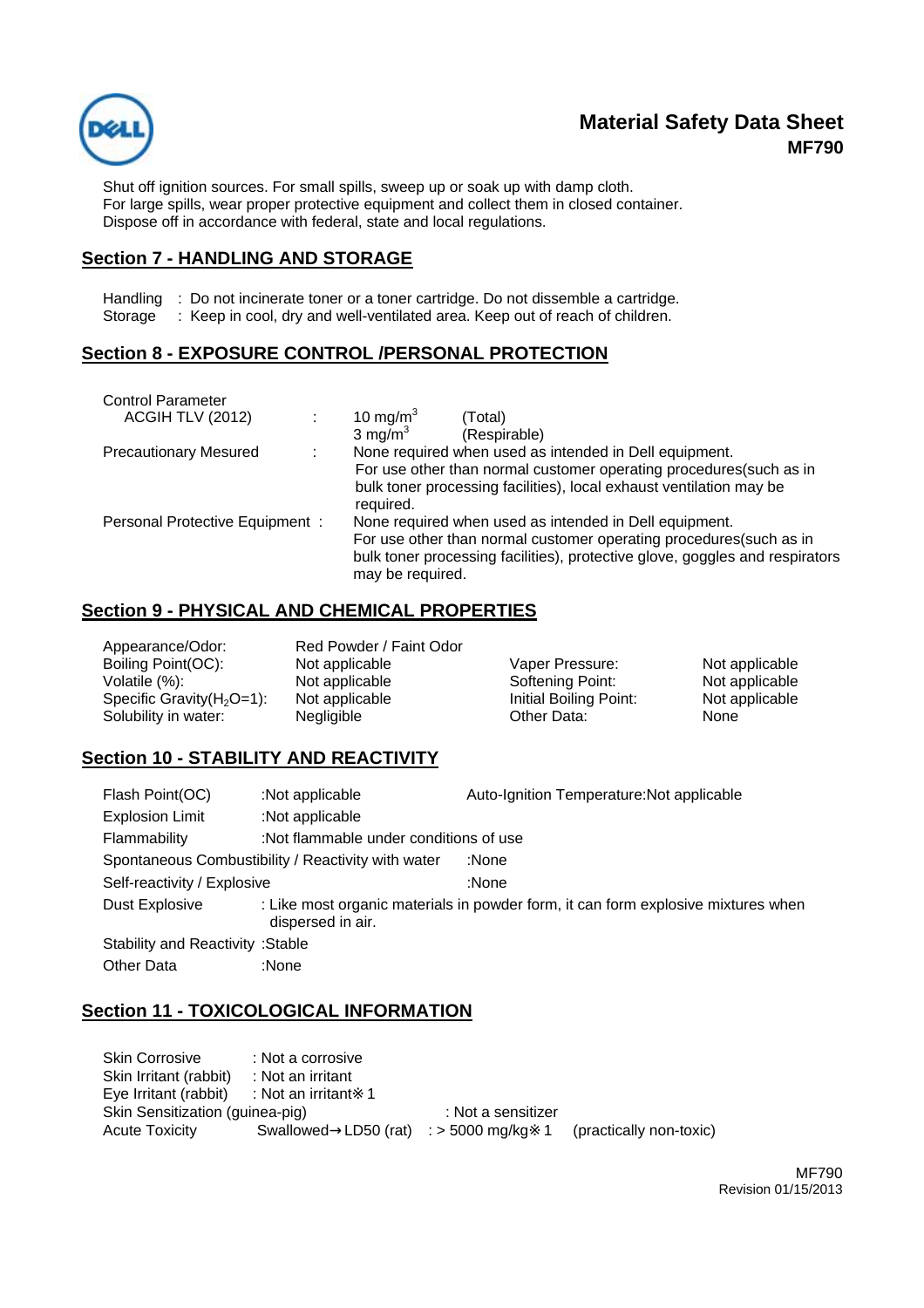

## **Material Safety Data Sheet MF790**

Skin LD50 (rabbit) : > 5000 mg/kg 1 (practically non-toxic)

Inhaled  $LC50$  (rat)  $\therefore$  > 4.1mg/L/4hr1 1 (practically non-toxic)

Chronic Toxicity : The results obtained from a supplyer sponsored, Chronic Toner Inhalation Study, demonstrated no lung change in rats for the lowest (1mg/m3) exposure level (i.e. the level most relevant to potential human exposure). A very slight degree of fibrosis was noted in 25% of the animals at the middle (4mg/m3) exposure level, while a slight degree of fibrosis was noted in all the animals at the highest (16 mg/m3) exposure level. These findings are attributed to "lung overloading", a generic response to excessive amounts of any dust retained in the lungs for a prolonged period. This study was conducted using a special test toner to comply with EPA testing protocol. The test toner was ten times more respirable than commercially available supplyer toner, and would not be functionally suitable for Dell equipment. <sup>1</sup>

Carcinogenicity : Titanium dioxide is classified as Group 2B by IARC.In animal chronic inhalation study, rats only showed the incidence of lung tumors which is attributed to excessive burden on rat lung clearance mechanism (overloading).It is assumed that a designated use of this product should not cause such excessive burden on lung clearance mechanism.Epidemiological studies provide no clear evidence of elevated risks of lung tumors mortality or morbidity among the workers exposed to TiO2 dust.

All other ingredients are not classified as "Carcinogens ref.1".

Mutagenicity: Ames Assay : Negative

Reproduction and Development : Not classified as " Reproductive and Development chemicals <sup>ref.2</sup>" 1 This information is based on toxicity data for similar materials and ingredients.

## **Section 12 - ECOLOGICAL INFORMATION**

Biodegradability : Not available Bioaccumulation : Not available Acute Toxicity : Fish 96hr LC50 (Oryzias latipes): >500mg/L 1 (practically non-toxic) Daphnia 48hr EC50 (Daphnia magna): >100mg/L 1 (practically non-toxic) Algae 72hr EC50 (Selenastrum capricornutum): >100mg/L 1 (practically non-toxic) Other Information : None

1 This information is based on toxicity data for similar materials and ingredients.

## **Section 13 - DISPOSAL CONSIDERATION**

Dispose off in accordance with national and local regulations.

## **Section 14 - TRANSPORT INFORMATION**

Transport in accordance with national and local regulations.

## **Section 15 - REGULATORY INFORMATION**

Ensure this product in compliance with national requirements and ensure conformity to local regulations.

## **Section 16 - OTHER INFORMATION**

The above mentioned data correspond to our present state of knowledge and experience, but no warranty is made. Users should consider these data only as a supplement to other information and must make independent determination of the suitability and completeness of information from all sources to ensure proper use and disposal of the materials and safety and health of employees and customers.

References

1: ◆ IARC Monographs on the Evaluation Carcinogenic Risks to Humans (WHO.International Agency for Rsearch

on Cancer)

National Toxicology Program(NTP) Report on Carcinogens (NTP)

TLVs and BEIs (American Conference of Governmental Industrial Hygienists)

Council Directive 67/548/EEC on the approximation of the laws, regulations, and administratives provision s relating to the classification, packing and labelling of dangerous substaces; Annex 1 (EU) Journal of Occupational Health(Japan Society for Occupational Heatth)